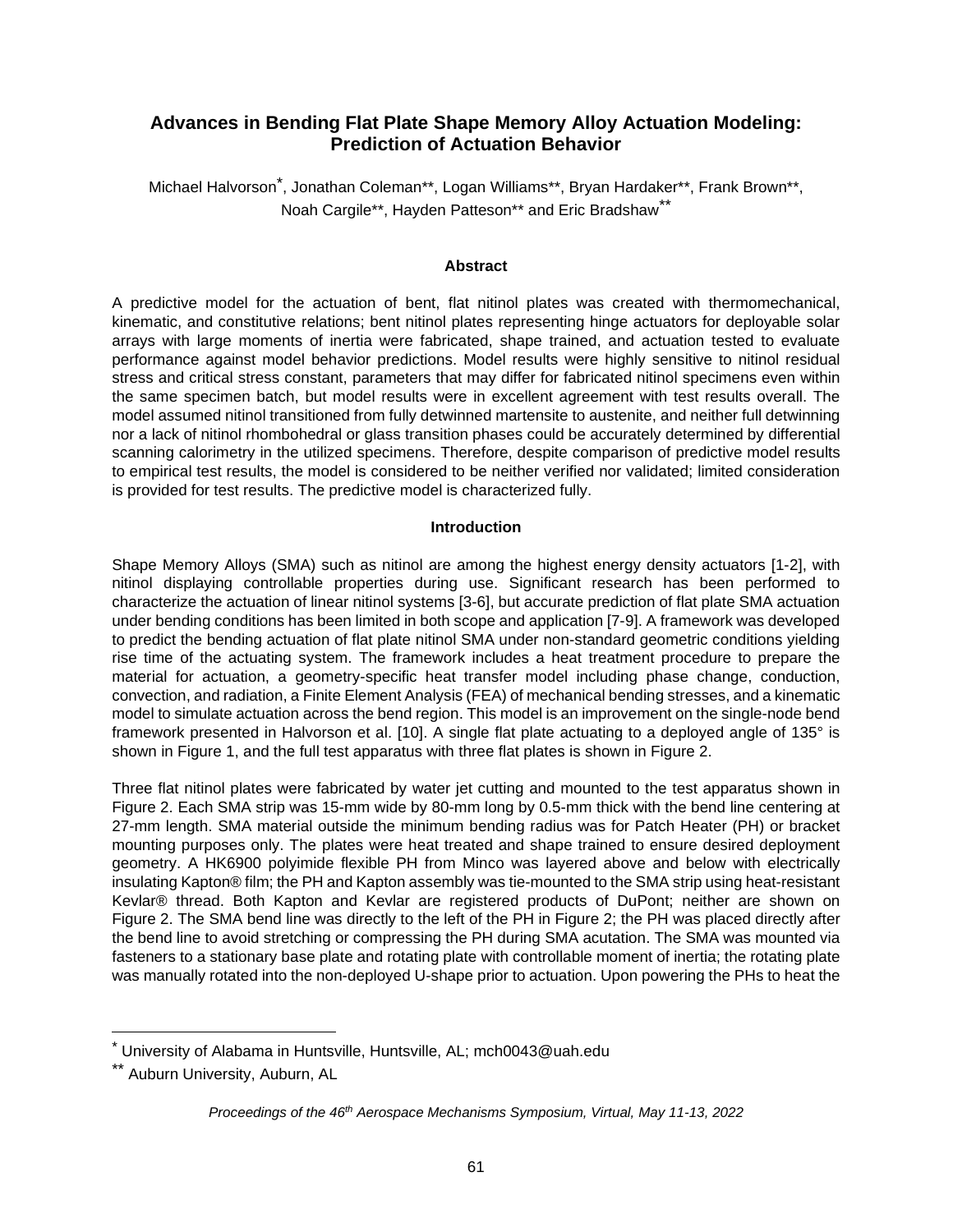

*Figure 1. Single nitinol strip deploying to 135* ° *representing a non-standard deployment geometry*



*Figure 2. CAD representation of test apparatus* 

plates, the SMA experienced phase transformation resulting in bracket and plate rotation to the 135° deployment configuration. After full actuation, a locking pin in the mounting lugs secured the rotating hinge to a fixed position. SMA bend line temperature was measured during actuation using LabView and type K thermocouples attached laterally to the bend line via Kapton tape, and hinge rotation angle was measured using MATLAB's image processing toolbox and a downward-facing camera tracking a binary visual target on the top of the rotating plate. This actuation procedure was repeated ten times and compared to predictive model results; test results are not provided because compliance to the model's phase transition predicate, that pre-actuation nitinol phase is fully detwinned martensite without the presence of Rhombohedral phase (R-phase) or glass transition phase, could not be verified. This fully detwinned martensite phase preparation can be accomplished via SMA heat treatment resulting in twinned martensite and subsequent mechanical deformation of the SMA resulting in detwinned martensite at the bend line. While Differential Scanning Calorimetry (DSC) testing of the nitinol samples showed clear martensite-to-austenite phase transition, Rphase and glass transition phases were present. The presence of R-phase did not appear to affect actuation or actuation repeatability, but model verification by test is not assumed to be complete.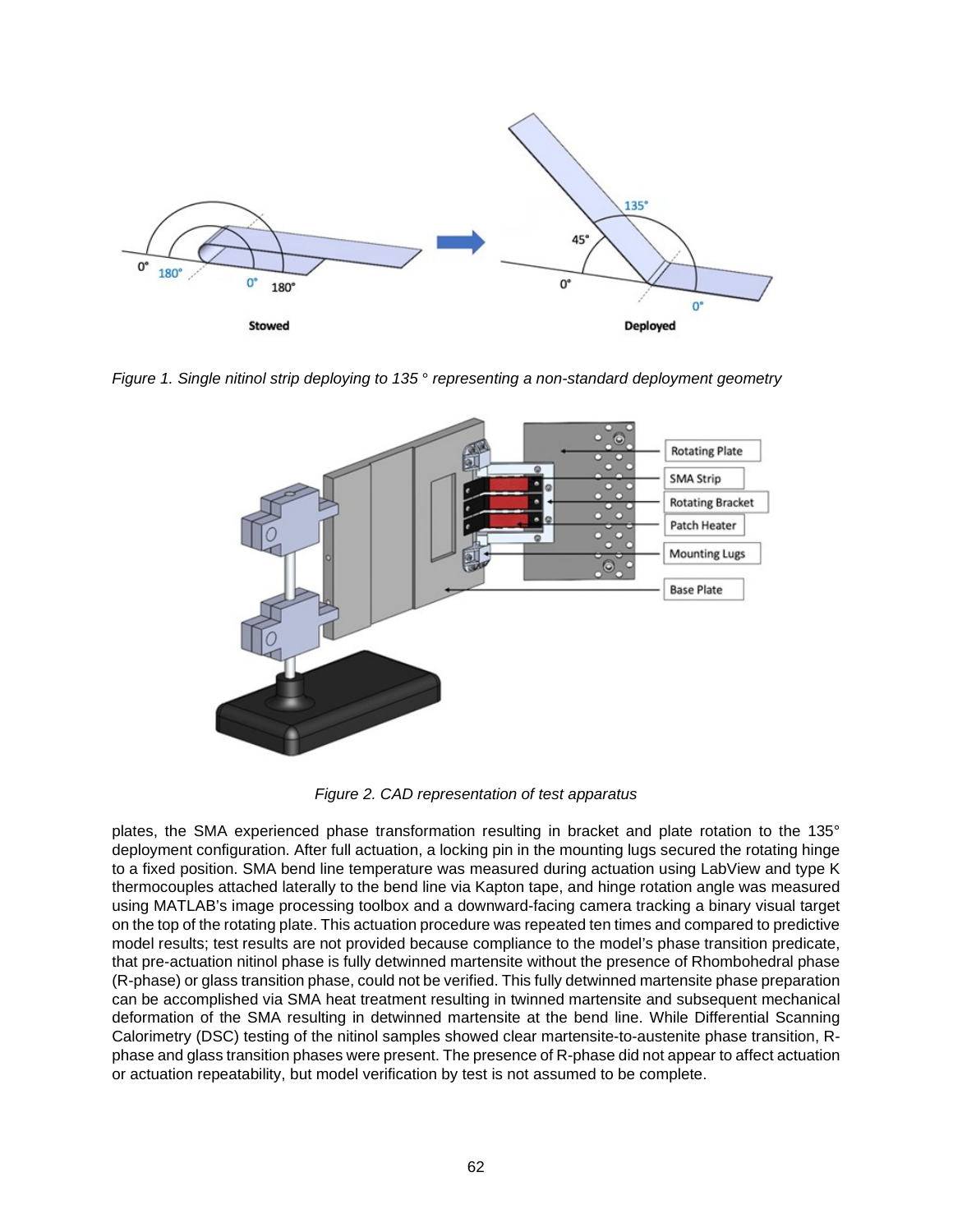#### **SMA Training**

The SMA training and heat treatment profile ensures geometry-specific actuation fidelity and repeatability, though imprecise nitinol manufacturing techniques impart inconsistent phase characteristics to nitinol specimens even within the same batch of specimens. The authors observed phase inconsistencies in specimens from a variety of nitinol vendors and nickel contents; it is therefore imperative to DSC test all mechanism-utilized nitinol before heat treatment, after heat treatment, and after detwinning via mechanical deformation to ensure appropriate phases and phase transition temperatures exist for the intended operational environment and to determine martensite-to-austenite transition start, peak, and finish temperatures as inputs to the predictive model. All nitinol considered in the present work was 55.75% nickel by mass procured from Kellogg's Research Labs.

To set the desired actuation shape, a nitinol sheet was constrained in the 135° deployment configuration within an oven or furnace and subjected to high temperatures dependent on the SMA nickel content and actuator geometry. The furnace temperature was then ramped down to adjust the SMA transition temperatures, or the temperatures at which the SMA transitions from detwinned martensite to austenite and vice versa. There exist distinct temperatures for phase transition start, peak transition, and transition finish for each phase transition [4]. Immediately following furnace heat treatment, the sample was subjected to an ice water quench, a high thermal gradient, which causes the martensite-to-austenite transition temperatures and austenite-to-martensite transition temperatures to delineate, reducing phase overlap in the SMA. Once the nitinol has been quenched, it is in a twinned martensite phase that is unpredictable during actuation and easily fatigued, resulting in an actuator lacking repeatability or predictable actuation [11]. Detwinned martensite is an aligned and predictable form of the martensite phase; options for detwinning twinned martensite include manual or mechanical cold work and load frame tensile cycling. Bending the nitinol with any method will achieve partial detwinning, but localized twinned areas may present as opposed to fully detwinned martensite as detwinning occurs at the atomic lattice level. Performing X-Ray Diffraction on a detwinned sample would provide clarity on the level of detwinning after a deformation process. Consecutive tensile cycling, meaning programmed, cyclical loading and unloading on a load frame would be a rigorous, more repeatable detwinning process but requires a load frame and clamps specific to the geometry of the SMA to prevent slipping during tensile cycling operations. For the purposes of preliminary model validation, repetitive rotation of the SMA plates in the test apparatus, nominally 100 rotations, resulted in SMA that displayed slight sporadic behavior during acutation signifying pockets of twinned martensite but did not display actuation fatigue inherent to fully twinned martensite. Again, comparison of model results to test results are not presented here due to the model's phase predicate violation; an example DSC result is provided in Figure 3 characterizing the violation.



*Figure 3. DSC results for a 55.75% nickel SMA sample treated at 550°C for 30 min, ramped down to 400°C at a rate of 5°C/min, and treated at 400°C for 15 min*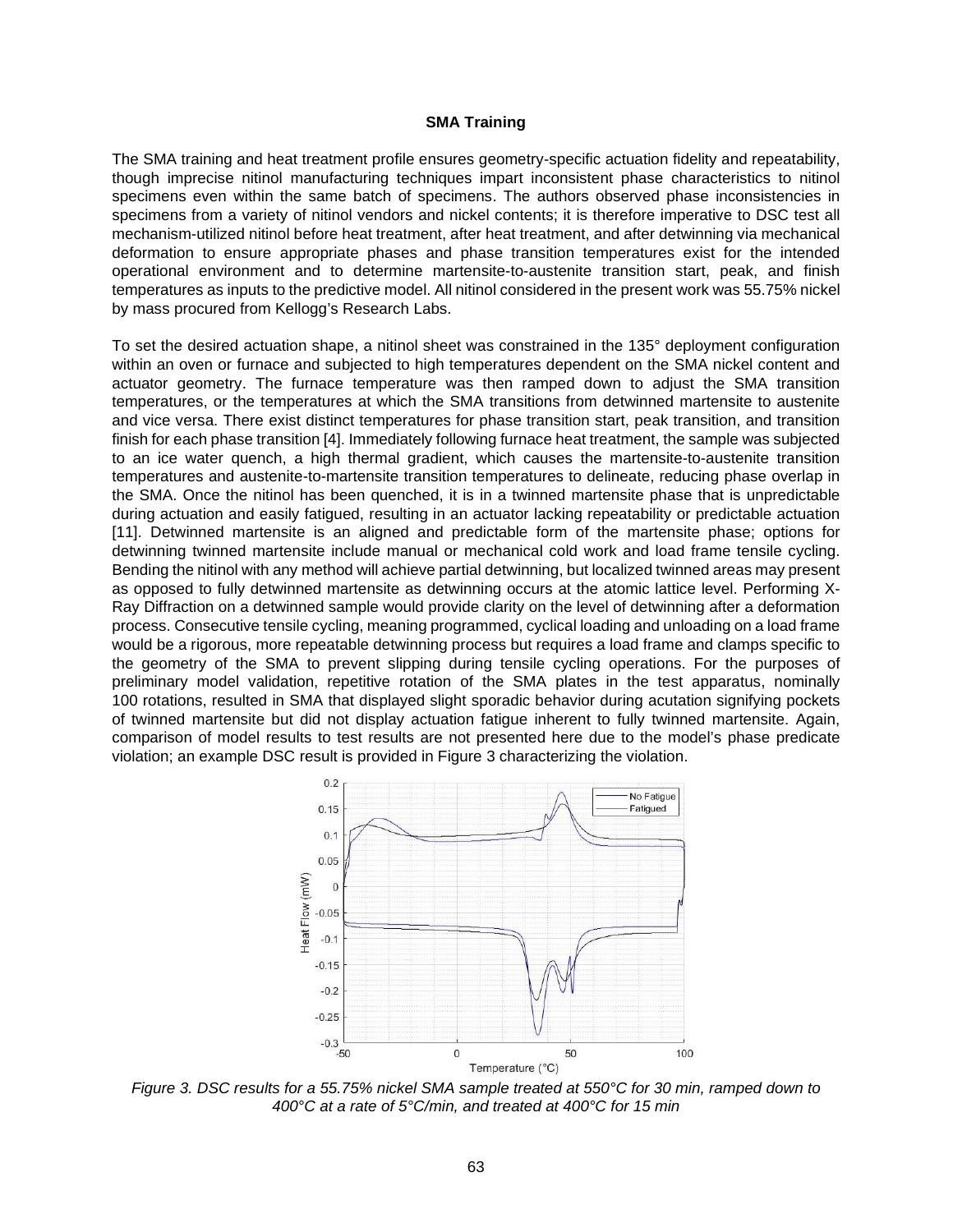The SMA in Figure 3 was secured in a mold and placed into a furnace at 550°C for 30 minutes. It was then ramped down to 400°C at a rate of 5°C/min. Once at 400°C, it was aged for 15 minutes. Lastly, both the SMA and mold were quenched in an ice water bath. SMA directly after ice quenching is labeled "No Fatigue", signifying twinned martensite, and SMA after mechanical work in the test apparatus is labed as "Fatigued", signifying partial to full martensite detwinning. Instead of smooth, single-peaked transitions from martensite to austenite (heating from bottom left to bottom right) and back (cooling from top right to top left), the phase transitions in this sample contained both R-phase and glass transition phases. The bottom left plateau is martensite, and both the bottom right and top right plateaus are austenite. During the heating phase transition in the non-fatigued martensite, multiple peaks and a "spike" pulse is visible, indicating multiple material phases. Multiple phases are seen in the cooling profile as well. The spike phase and multipeak transitions smooth out after mechanical work to detwin the martensite, but determination of a clear martensite start, peak, and finish temperature was not possible with this specimen. The top left plateau is at least partially R-phase because another phase transition occurs near -40°C, presumably from R-phase to detwinned martensite. If the test specimen was transitioning from detwinned martensite to austenite upon heating and from austentie to a mix of martensite and R-phase upon cooling, the test could not be considered repeatable, and the predicate of the model is violated. While the model strongly correlates with physical principles and expected actuation behavior, training SMA to transition from only detwinned martensite to austenite at a specific temperature is non-trivial.

Methods exist to remove the spurious phases, though more testing is warranted on purchased specimens with consistent material properties. An increase in the initial furnace temperature leads to a shorter and less pronounced R-phase plateau [12]. In Halvorson et al [10], spike phases were postulated as effects of quenching in liquid nitrogen instead of an ice bath; this has been determined to be incorrect. Multiple DSC test iterations with an ice water quench resulted in spike phases occurring where R-phase is expected near the Austenite finish temperature. The evolution to R-phase to glass phase is poorly documented in literature. It is asserted that the spike phases are glass transition phases; glass phases can occur ranging from 12%-82% nickel by mass [13].

### **Predictive Actuation Model**

The thermal, constitutive, and kinematic behavior of the SMA actuation process was modeled with a MATLAB simulation code divided into three elements: a heat transfer model, a thermo-mechanical model, and a kinematic model. SMA transient thermal response to PH operation in the bending region was determined using a quasi-3D, finite-difference heat transfer model with simulated conduction, convection, and radiation heat transfer effects corresponding to lab and PH input conditions. The thermo-mechanical model employed actuation criteria from Zhou, Yoon, and Leng [14]; the provided temperature distribution at each geometric node and time step was used to determine the transient stress and phase distribution per node. The kinematic model computed a motion-inducing stress relaxation from the thermo-mechanical model at each time step and used this relaxation to determine kinematic parameters such as warm-up time, rise time, and angular velocity. The combination of geometry-specific thermal response, thermo-mechanical stress, and kinematic motion fully characterizes the bending flat plate behavior during phase change.

### Thermomechanical Model

The SMA geometric profile was first discretized into an array of rectangular elements called nodes. A single non-linear equation was written for each node using the First Law of Thermodynamics. Each equation was a function of location-specifc heat inflows and outflows present at the node as well as any property variations borne from changes in phase or geometric thickness. Thermal conductivity and specific heat were linearly phase-dependent for SMA and temperature-independent for Kapton, Kevlar, and PH material; radiative emissivity was a function of surface material and was assumed constant with respect to phase and temperature. The average convective heat transfer coefficient for a lab environment was calculated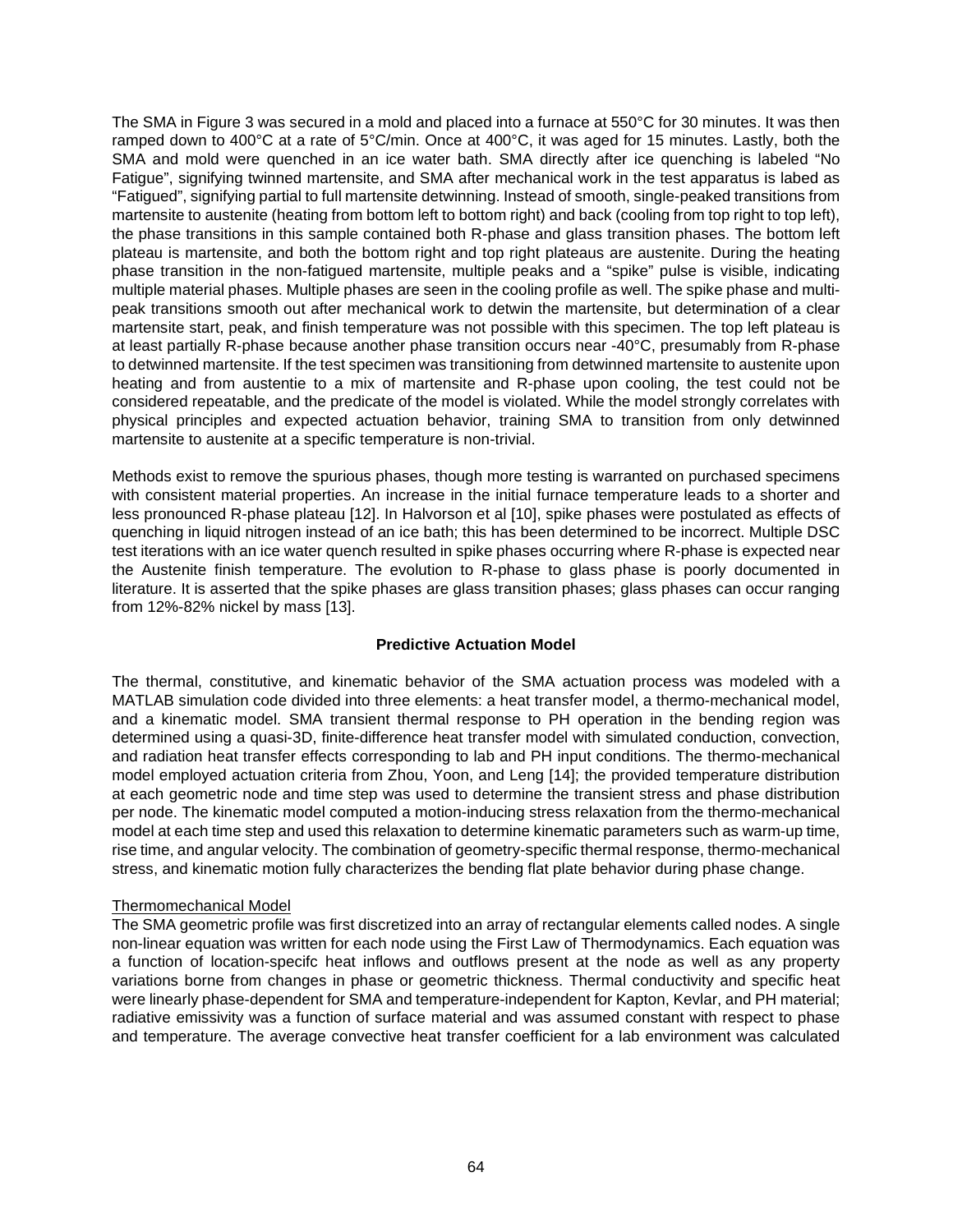

*Figure 4. Internal SMA node containing material from patch heater, Kevlar, Kapton, and SMA*

using the procedure in Awibi [15], and incident radiation from the walls and lights in a lab environment were modeled using the method outlined by Omori et al. [16]. It is possible to simulate a cold space environment by negating the convective heat transfer coefficient and the input environment radiation, taking the environment temperature to be 2.7 K to represent the Cosmic Microwave Background [17], and adjusting the initial condition to suit a colder space environment. The solution process for deriving the nodal equations begins with an energy balance. The example node in Figure 4 represents an internal node on the rotating section of the SMA flat plate with SMA, Kapton, Kevlar, and PH materials included. The generalized conservation of energy equation is defined in Eq. 1 without internal heat generation.

$$
\frac{dE_{sys}}{dt} = \Sigma \dot{E}_{in} - \Sigma \dot{E}_{out}
$$
 (1)

Converting  $E$  energy values into  $Q$  heat values in Eq. 2, heat inputs were from nodal conduction, a constant heat flux from the PH  $Q''_{PH}$ , and radiation  $Q''_{rad,in}$  when present. Heat outputs were from convection  $Q_{conv}$ and radiation  $Q_{rad,out}.$ 

$$
Q_{transient} = \left[ \Sigma Q_{cond,nodal} + \left( Q_{rad,in}^{\prime\prime} + Q_{PH}^{\prime\prime} \right) \cdot A \right]_{in} - \left( Q_{conv} + Q_{rad,out} \right)_{out} \tag{2}
$$

Nodal areas A were divided into  $\Delta X$ ,  $\Delta Y$ , and  $\Delta Z$  components representing discretized distances between nodes with only one node in the Z-direction, signifying a quasi-3D model. Conduction terms were replaced with Fourier's Law of Conduction whereas PH and incident radiation heat flux were left as generalized flux terms. The mounted sections of the SMA were assumed to be exposed to convection and radiation heat transfer on one side only. The thermal capacitance of combined Kapton, Kevlar, SMA, and PH material or any combination therein was found using a weighted average by material thickness; SMA specific heat included a term for latent specific energy of phase transformation  $L_{pc}$  multiplied by the change of phase per change in temperature  $\frac{\partial \xi}{\partial T}$ . This term was zero until phase change begins, non-zero during actuation, and zero upon phase change completion; it caused a plateau in the temperature field during phase change as expected. A breakdown of the terms comprising Eq. 2 is shown in Eqs. 3-6; the inputs  $Q''_{rad,in}$  and  $Q''_{PH}$  were constants. Parameter k represents thermal conductivity, T temperature,  $\epsilon$  emissivity,  $\sigma_{sbc}$  the Stefan-Boltzmann constant,  $h$  convective coefficient,  $\rho$  density,  $c$  specific heat,  $z$  thickness, and  $t$  time. Subscripts  $E, W, N, S$  represent node directionality with S being the stationary section direction in Figure 2 and N the rotating section direction. Subscript  $p$  represents the current node, and  $i$  represents the current timestep. The calculation of node-specific thermal conductivity  $k$  is geometry-dependent average weighted by thickness and is not provided. Convective coefficient  $h$  was constant for the top and bottom.

$$
\sum Q_{cond,NB} = \Delta X \cdot \Delta Z \cdot \left( k_N \cdot \frac{r_N - r_{p,i}}{\Delta Y} + k_S \cdot \frac{r_S - r_{p,i}}{\Delta Y} \right) + \Delta Y \cdot \Delta Z \cdot \left( k_E \cdot \frac{r_E - r_{p,i}}{\Delta X} + k_W \cdot \frac{r_W - r_{p,i}}{\Delta X} \right) \tag{3}
$$

$$
Q_{rad,out} = \Delta X \cdot \Delta Y \cdot (\epsilon_{top} + \epsilon_{bottom}) \cdot \sigma_{sbc} \cdot (T_{p,i}^4 - T_{surr}^4)
$$
\n(4)

$$
Q_{conv} = \Delta X \cdot \Delta Y \cdot \left( h_{top} + h_{bottom} \right) \cdot \left( T_{p,i} - T_{\infty} \right) \tag{5}
$$

$$
Q_{transient} = \Delta X \cdot \Delta Y \cdot \Delta Z \tag{6}
$$

$$
\left[\frac{\rho_{PH}c_{PH}z_{PH}}{\Delta Z}+\frac{\rho_{K}c_{K}z_{K}}{\Delta Z}+\frac{\rho_{Keular}c_{Keular}z_{Zeular}}{\Delta Z}+\rho_{SMA}\cdot\frac{z_{SMA}}{\Delta Z}\cdot\left(c_{SMA}-L_{pc}\cdot\frac{\partial\xi}{\partial T}\right)\right]\cdot\frac{(T_{p,i}-T_{p,i-1})}{\Delta t}
$$

Eq. 2, when written in the form specified by Eqs. 3-6, is divided by the nodal volume  $ΔX \cdot ΔY \cdot ΔZ$ , and  $T_{p,i}$  terms are collected on the Left-Hand Side (LHS). The remaining like terms are combined on the Right-Hand Side (RHS) to produce Eq. 7.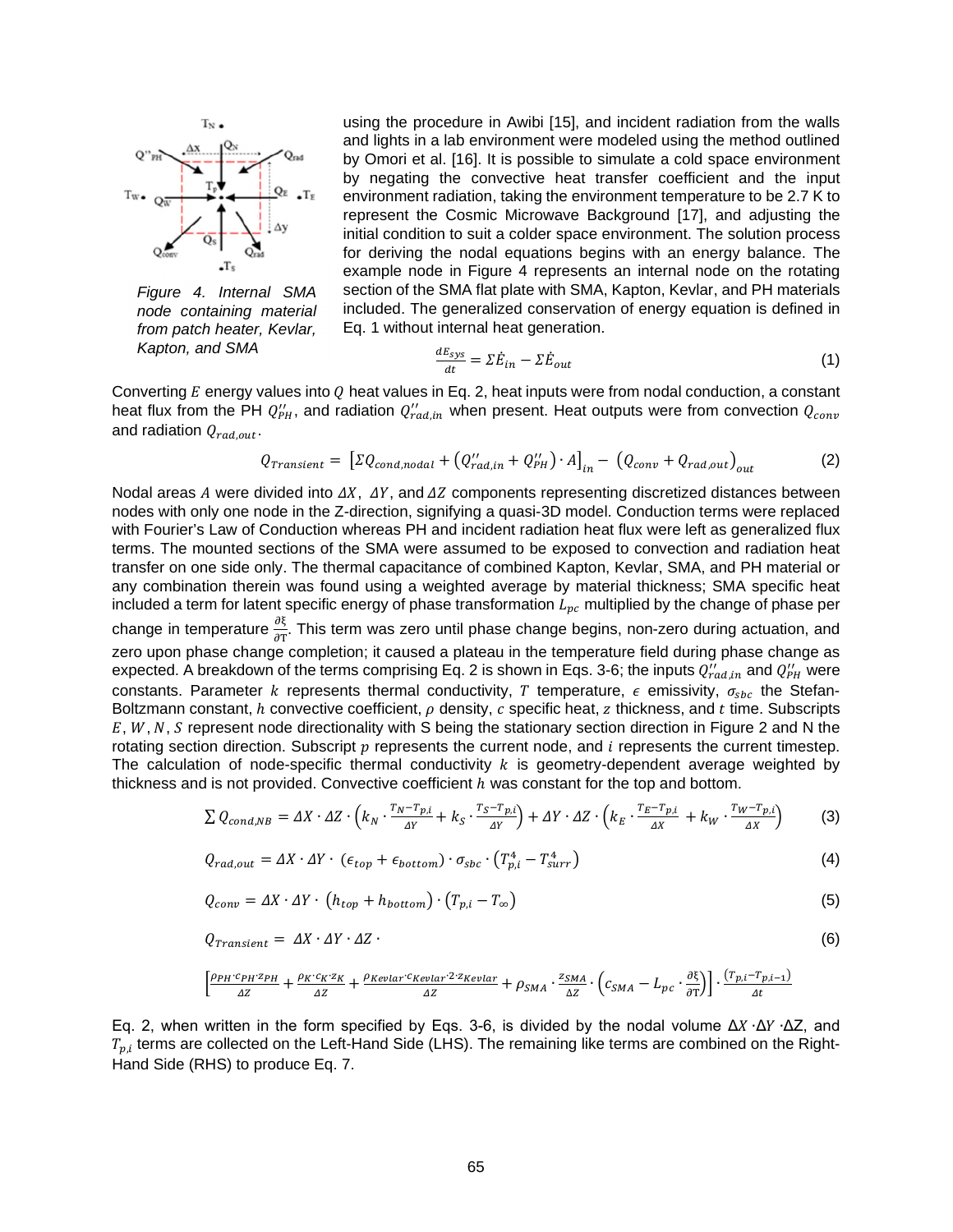$$
\left[\frac{c_{total}}{\Delta t} + \frac{k_N + k_S}{(\Delta Y)^2} + \frac{k_E + k_W}{(\Delta X)^2}\right] \cdot T_{p,i} = \frac{k_N \cdot T_N}{(\Delta Y)^2} + \frac{k_S \cdot T_S}{(\Delta Y)^2} + \frac{k_E \cdot T_E}{(\Delta X)^2} + \frac{k_W \cdot T_W}{(\Delta X)^2} + \frac{Q'_{rad} + Q'_{PH}}{\Delta Z} - \frac{(\epsilon_{top} + \epsilon_{bot}) \cdot \sigma \cdot (T_{p,i}^4 - T_{surr}^4)}{\Delta Z} \tag{7}
$$
\n
$$
-\frac{(h_{top} + h_{bot}) \cdot (T_{p,i} - T_{\infty})}{\Delta Z} + C_{total} \cdot \frac{T_{p,i-1}}{\Delta t}
$$

where the effective volumetric thermal capacitance  $\mathcal{C}_{total}$  is given by,

$$
C_{total} = \frac{\rho_{PH}c_{PH}z_{PH}}{\Delta z} + \frac{\rho_{K}c_{K}z_{K}}{\Delta z} + \frac{\rho_{Keular}c_{Keular}z_{Z\&well}}{\Delta z} + \rho_{SMA} \cdot \frac{z_{SMA}}{\Delta z} \cdot \left(c_{SMA} - L_{pc} \cdot \frac{\partial \xi}{\partial T}\right)
$$
(8)

In preparation for a Tri-Diagonal Matrix Algorithm (TDMA) solution, Eq. 7 may be written as Eq. 9,

$$
aPTp,i = aNTN + aSTS + aETE + aWTW + S
$$
\n(9)

Where the coefficients  $a_N, a_S, a_E$  and  $a_W$  form the off-diagonal coefficients shown in Eq. 10.

$$
a_N = \frac{k_N}{(\Delta Y)^2}; \ a_S = \frac{k_S}{(\Delta Y)^2}; \ a_E = \frac{k_E}{(\Delta X)^2}; \ a_W = \frac{k_W}{(\Delta X)^2}
$$
(10)

It can be shown that the diagonal coefficient  $a_P$  is the coefficient of  $T_{P,i}$  in Eq. (7). The source term S is comprised of everything that remains after the off-diagonal coefficients are assigned. The nodes adjacent to a rivet were taken to be a Dirichlet constant temperature boundary condition; this was imposed by setting all off-diagonal coefficients at the node to zero, the diagonal coefficient to one, and the source term to the desired temperature. This ensured the solution process will arrive at the boundary temperature. The Neumann constant heat flux boundary conditions were imposed by setting the boundary-side, off-diagonal coefficient to zero and updating the volumetric thermal capacitance term to reflect the reduction in crosssectional area. Deriving the nodal equations for all nodes yields a large, nearly tri-diagonal set of linear equations suited for a TDMA solution [18]. The inherent non-linearity associated with radiation heat transfer necessitates an iterative approach to ensure the simulation arrives at the correct temperature distribution. Thus, once a solution was obtained from the TDMA, the resulting temperature field was used to re-calculate the source term, and the TDMA was again applied. This process continued until the maximum change in the output temperature field fell below a pre-defined tolerance, ensuring that the resulting temperature field satisfied the heat conduction equation and thus an overall energy balance. Depending on the time step and spatial resolution selected, the system memory requirements of the above heat transfer model can become very large. For this reason, variables defined as a function of both space and time (and initialized as 3D matrices) were written as functions of space alone (2D matrices) and updated each time step. By saving only the needed time steps of these variables, the memory requirements of the heat transfer model were significantly reduced. Any efforts to parallelize the simulation should be focused on the finite-difference TDMA solver as the simulation spends substantial runtime in this section of the predictive model.

#### Constitutive Model

Three stresses are present in the SMA hinge actuator: stress due to thermal strain  $\sigma_{TH}$  induced by a temperature difference and dependent on the coefficient of thermal expansion  $\alpha$ , stress due to pseudoelastic strain  $\sigma_{PE}$ , which is a function of residual strain  $\varepsilon_r$  and martensite phase fraction  $\xi$ , and stress due to mechanical bending  $\sigma_{MECH}$ , which is relaxed during phase transformation.  $E(\xi)$  represents the modulus of Elasticity. Thermal and pseudoelastic stress are defined in Eq. 11 and Eq. 12, respectively.

$$
\sigma_{TH} = E(\xi) \cdot \alpha \cdot (T - T_o) \tag{11}
$$

$$
\sigma_{PE} = E(\xi) \cdot \varepsilon_r \cdot \xi \tag{12}
$$

Mechanical bending stress has historically been obtained for flat plate geometries by beam theories (such as Euler-Bernoulli beam theory) that typically assume small deflections [19]. Because bending stress calculations that do not violate the small-angle assumption for flat plate geometries are not readily available, mechanical stresses at discrete bending angles were simulated using FEA in Siemens NX. Ten simulations were conducted at angular increments of 15° between the 0° and 135° values depicted in Figure 2 to obtain a mechanical stress distribution that varies with bend angle and martensite phase fraction. For each bend angle, all phase-dependent solid properties were taken to be linear functions of martensite phase fraction,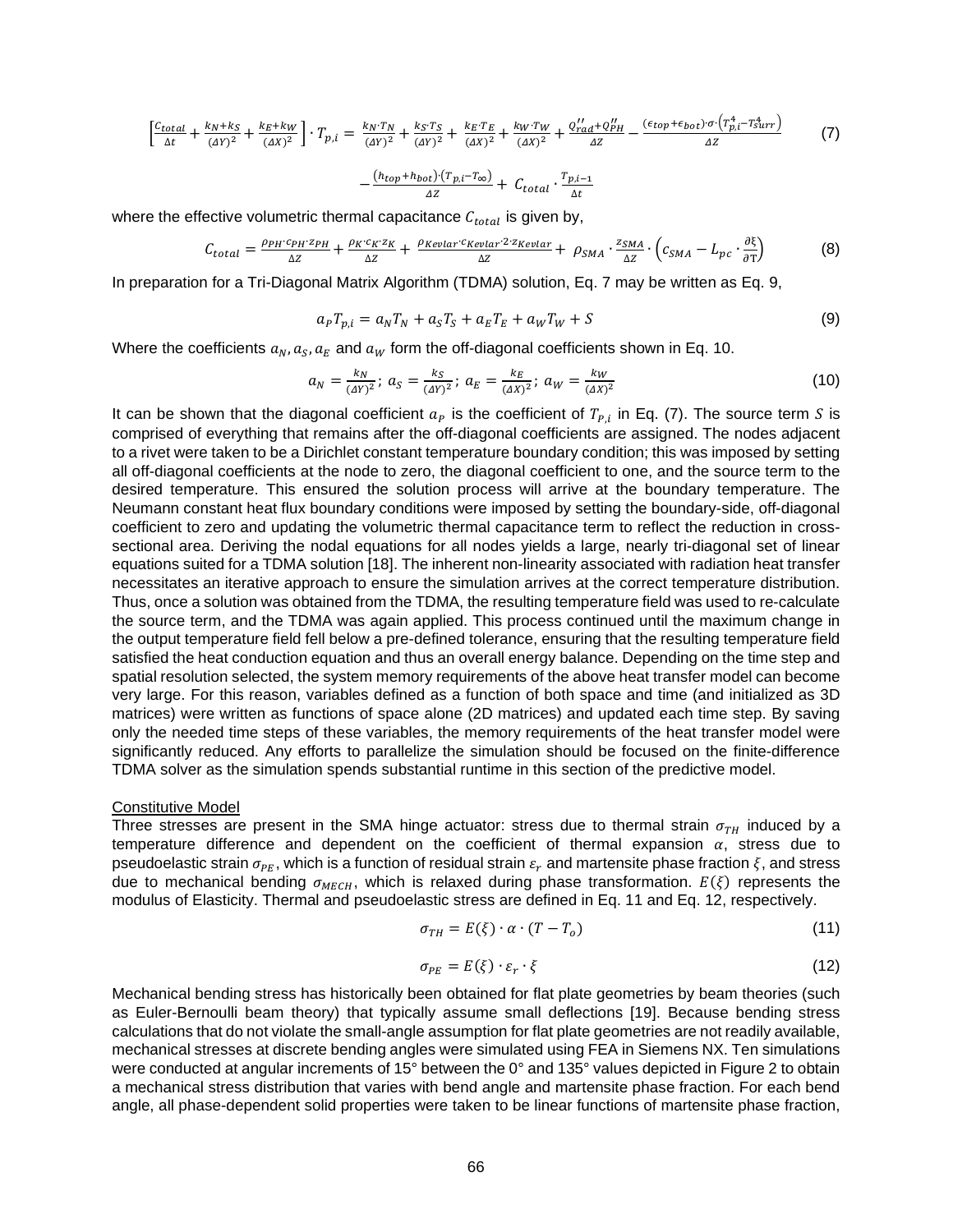which was assumed to vary linearly with the hinge bend angle, e.g., an angle of 45° was 33% austenite. The number of bending nodes required to represent the entire bending region is dependent on the material minimum bending radius MBR, the sma thickness  $z_{sma}$ , and the lengthwise grid resolution  $n_y$  used in the MATLAB heat transfer and kinematic models. This relationship is shown in MATLAB parlance in Eq. 13,

$$
n_{bend} = floor\left(\frac{MBR \cdot \pi \cdot n_y}{z_{sma}}\right) + 1
$$
\n(13)

The bending region was divided into twelve nodes to characterize the actuation behavior of the system around the bend line. The "floor" function was employed to ensure the number of bending nodes remained an integer. All discrete bending nodes were evenly distributed above and below the pre-defined center bend line specific to the application geometry. For each finite element simulation, probes were placed at locations corresponding to the y-position of each of the twelve discrete bending nodes; the MATLAB simulation featured the same 12 nodes for the mechanical bending stress distribution and kinematic joints. With this configuration, each of the ten finite element simulations yielded a mechanical stress distribution represented by twelve mechanical stresses in a 10x12 matrix. The deployment angle, which the SMA was trained to deploy to, was considered to be zero mechanical stress at all locations; the maximum stress for a bend line node constrained in the initial U-shape was 806 MPa. Mechanical stresses are provided in the Appendix.

In the MATLAB simulation, the mechanical stress at each set of bend line nodes in the length direction was obtained via linear interpolation of the FEA mechanical stress distribution per the phase fraction found by the heat transfer model and averaged over the bend line. Due to the uneven martensite fraction distribution along the bending region width, the MATLAB simulation will not find a mechanical stress distribution that is identical to one found in the finite element simulation unless the phase fraction distribution is uniform at the bending region. Having obtained values for the mechanical, pseudoelastic, and thermal stresses, the total equivalent stress is calculated for each node using Eq. 14.

$$
\sigma_{total} = \sigma_{MECH} + \sigma_{PE} + \sigma_{TH} \tag{14}
$$

Using the temperature distribution obtained from the heat transfer model and the stress distribution calculated above, the martensite fraction was determined for each node at each time step. The martensite to austenite transition criteria are found in Eqs. 15-17 using the original nomenclature where  $A$  is temperature [14]. The austenite transition start  $A_s$ , peak  $A_p$ , and finishing temperature  $A_f$  were determined by DSC testing. Eqs. 18-20 characterize the transition from detwinned martensite to austenite.

$$
\sigma_s^A = (T - A_s) \cdot C_A \tag{15}
$$

$$
\sigma_p^A = (T - A_p) \cdot C_A \tag{16}
$$

$$
\sigma_f^A = (T - A_f) \cdot C_A \tag{17}
$$

$$
s_{a1} = \frac{\pi}{2 \cdot (\sigma_p^A - \sigma_s^A)}
$$
 (18)

$$
s_{a2} = \frac{\pi}{2\left(\sigma_f^A - \sigma_p^A\right)}\tag{19}
$$

$$
\xi_{s} = \begin{cases} \xi_{s0} \cdot \left\{ \frac{s_{a2}}{s_{a1} + s_{a2}} \cdot \cos[s_{a1} \cdot (\sigma_{tot} - \sigma_{s}^{A})] + \frac{s_{a1}}{s_{a1} + s_{a2}} \right\} & \text{for } \sigma_{p}^{A} \leq \sigma_{tot} \leq \sigma_{s}^{A} \\ \xi_{s0} \cdot \left\{ -\frac{s_{a1}}{s_{a1} + s_{a2}} \cdot \sin[s_{a2} \cdot (\sigma_{tot} - \sigma_{p}^{A})] + \frac{s_{a1}}{s_{a1} + s_{a2}} \right\} & \text{for } \sigma_{f}^{A} \leq \sigma_{tot} \leq \sigma_{p}^{A} \end{cases} \tag{20}
$$

#### Kinematic Model

The equation of motion describing the actuation dynamics of a flat plate SMA geometry is defined in Eq. 21 as a function of mass moment of inertia  $I_{tot}$ , stiffness coefficient K, and kinematic torque  $\tau_{bend}$ . The motion of the system is independent of the angular velocity at each bending node. While the gravitational body force was neglected in the kinematic formulation due to the orientation of the testing apparatus, it could be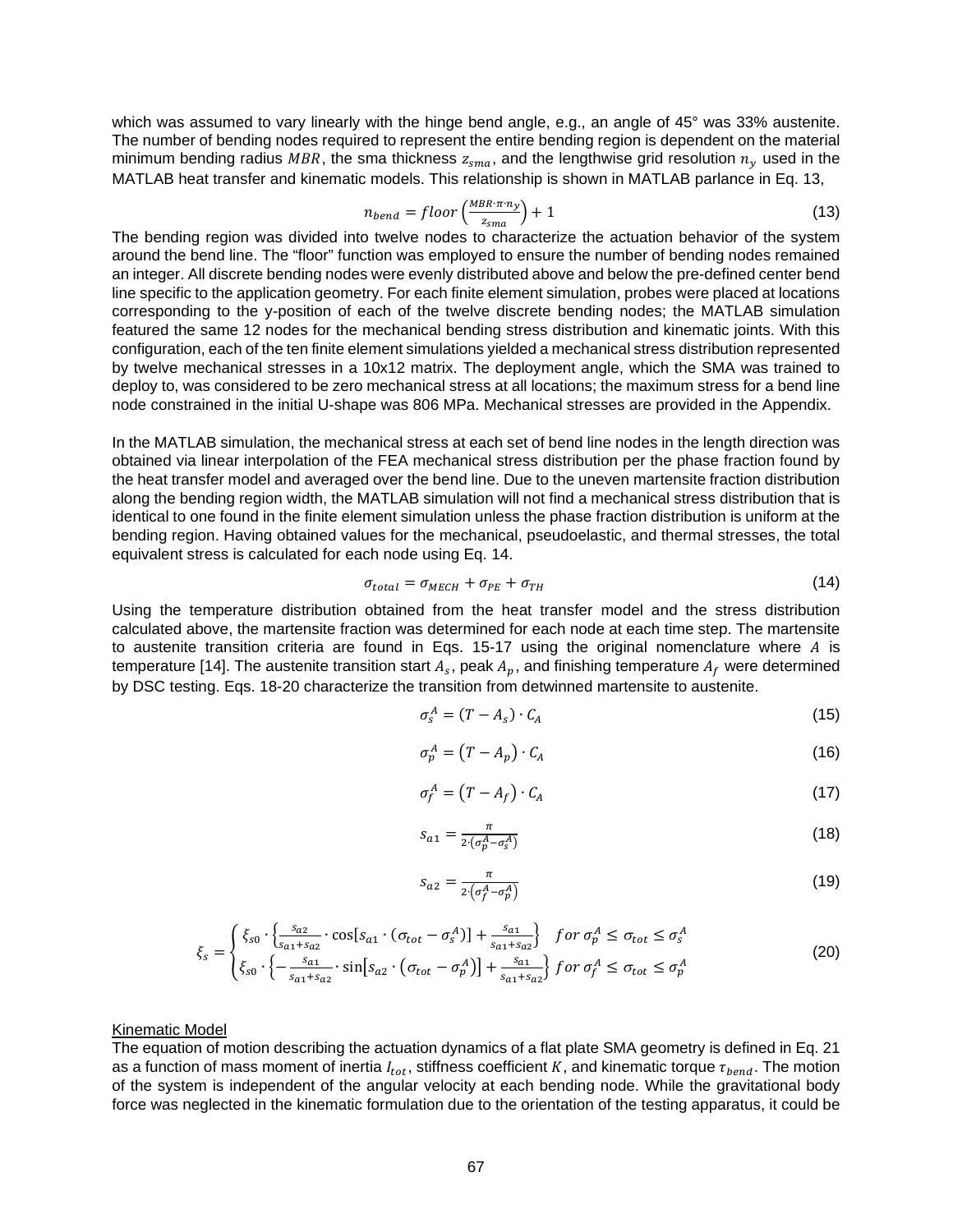incorporated in the kinematic model by adding the cross product of the gravitational force vector and the vector extending from the bending region to the system center of mass to the equation RHS. The stiffness and torque change in response to a change in martensite fraction; this produces a smooth actuation without the oscillation pattern that is normally expected from an Ordinary Differential Equation (ODE) of this form.

$$
I_{tot} \cdot \ddot{\theta} + K \cdot \Delta \theta = \tau_{bend} \tag{21}
$$

The coefficient  $I_{tot}$  represents the mass moment of inertia of the rotating portion of the system and was obtained via the parallel-axis theorem to calculate the inertia of each system component about the rotation axis. The system response time is a strong function of inertia; care should be taken to ensure it is calculated accurately. The stiffness coefficient K is calculated by Eq. 22, where  $E(\xi)$  is Young's Modulus as a function of martensite fraction averaged across the bend line,  $J$  is the area moment of inertia of the SMA crosssection, and  $L_{bend}$  is the length from the center of the bending region to the top edge of the SMA [20]. The ∆*θ* in the stiffness term represents the angular deflection of the bending node from its standard equilibrium point, which was taken to be the angle state at the previous time step to prevent the stiffness term from being non-zero when the torque is zero.

$$
K = \frac{E(\xi) \cdot f}{L_{bend}} \tag{22}
$$

The input torque  $\tau_{bend}$  drives the motion of the system and is calculated by Eq. 23. The parameters  $A_c$  and  $z_{SMA}$  represent the SMA cross-sectional area and thickness, respectively.

$$
\tau_{bend} = \sigma_{PH} \cdot A_c \cdot z_{SMA} \tag{23}
$$

The phase relaxation stress  $\sigma_{PH}$  can be calculated using one of two variations; without formal model verification by test it is unclear which is correct. Eq. 24 characterizes the relaxation stress as a function of both mechanical (bending) stress and pseudoelastic stress, while Eq. 25 shows the relaxation stress as a function of mechanical stress alone. Either approach could be valid and the distinction between the two is a major point of investigation. The desired relaxation stress behavior (zero→non-zero→zero) occurs regardless of the form of the relaxation stress. Thermal stress was neglected in the calculation of the relaxation stress due to its small magnitude relative to the other stress modes present in the system.

$$
\sigma_{PH} = \frac{d\sigma_{MECH}}{dt} \cdot \Delta t + \frac{d\sigma_{PE}}{dt} \cdot \Delta t \tag{24}
$$

$$
\sigma_{PH} = \frac{d\sigma_{MECH}}{dt} \cdot \Delta t \tag{25}
$$

At each time step, all phase-dependent properties and stresses were averaged across each discrete bending node. Eq. 21 was then evaluated at each bending node using the implicit Backward Euler method to determine the angle state and angular velocity for the time step. The Backward Euler method was selected for this application due to its lack of reliance on the previous angle state, which is needed to model the stiffness term in Eq. 21 accurately. An effect of the form of the ODE shown in Eq. 21 is that the system will not halt motion once phase change has completed. It is necessary to set individual angular displacements and angular velocities to zero once they reach the trained angle state.

#### **Predictive Actuation Results and Model Sensitivity**

The parameters employed for the reference case study are summarized in the Appendix. The predictive model was run with varied inputs against a reference case; the results were compared to the reference study to determine the sensitivity of the system to the input parameters. Additionally, the model was run with and without the influence of pseudoelastic stress in the torque calculation and in the phase fraction comparison to determine the effect of these parameters on the actuation dynamics of the system. The results of the sensitivity study indicate that the patch heater power, critical stress constant  $C_A$ , mass moment of inertia, and the maximum residual strain have the greatest impact on the dynamic response of the system. A change in any of these variables yielded a comparatively large change in the warm-up time and rise times of the system. Tables 1-4 show the influence of these variables in determining the system rise times. All other parameters adhere to reference case parameters provided in the Appendix.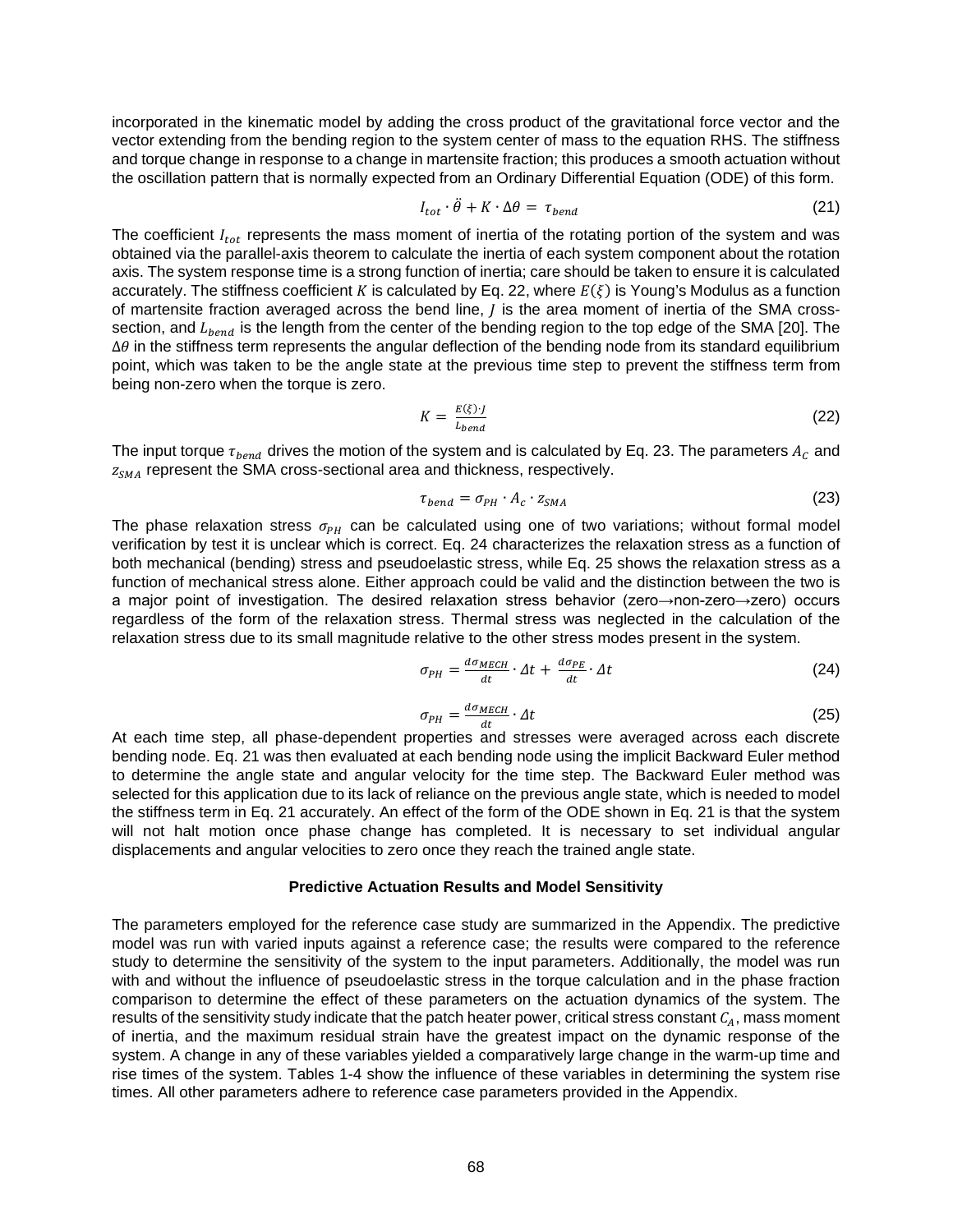| Patch Heater Power, [% of Total] | Warm-Up Time, [s] | 10% Rise Time, [s] | 90% Rise Time, [s] |
|----------------------------------|-------------------|--------------------|--------------------|
| 75%                              | 40                | 60                 | 90                 |
| 100%                             |                   | 46                 | 66                 |
| 150%                             |                   | 33                 | 51                 |
| 200%                             |                   | 28                 | 45                 |

 *Table 1. Effect of patch heater power on system rise times* 

### *Table 2. Effect of critical stress constant on system rise times*

| $C_A$ , [MPa/K] | Warm-Up Time, [s] | 10% Rise Time, [s]                              | 90% Rise Time, [s] |
|-----------------|-------------------|-------------------------------------------------|--------------------|
| 9.85            |                   | Did not actuate – required temperature too high |                    |
| 35              | 27                | 35                                              |                    |
| 50              | 23                | 50                                              | 23                 |
| 100             | 19                | 100                                             | 19                 |

## *Table 3. Effect of mass moment of inertia on system rise times*

| Mass Moment of Inertia, [kg-m <sup>2</sup> ] | Warm-Up Time, [s] | 10% Rise Time, [s] | 90% Rise Time, [s] |
|----------------------------------------------|-------------------|--------------------|--------------------|
| $4.72 \cdot 10 - 4$                          |                   | 31                 | 50                 |
| $5.60 \cdot 10 - 4$                          | 27                | 31                 | 50                 |
| $6.64 \cdot 10 - 4$                          | 27                | 46                 | 66                 |
| $6.96 \cdot 10 - 4$                          | 27                | 93                 | 145                |

### *Table 4. Effect of residual strain on system rise times*

| Residual Strain, [%] | Warm-Up Time, [s]                               | 10% Rise Time, [s] | 90% Rise Time, [s] |  |  |
|----------------------|-------------------------------------------------|--------------------|--------------------|--|--|
| 1.0%                 |                                                 | 46                 | 66                 |  |  |
| 3.0%                 |                                                 | 54                 |                    |  |  |
| 5.0%                 | 49                                              | 66                 | 94                 |  |  |
| 6.7%                 | Did not actuate – required temperature too high |                    |                    |  |  |

Table 5 shows the effect of residual stress on the actuation behavior of the system. The increase in equivalent stress brought on by residual stress allows the relaxation stress induced by phase change to be much larger. Thus, systems including residual stress tend to actuate faster than those without .

|  |  | Table 5. Effect of pseudoelastic stress inclusion to relaxation stress on system rise times |
|--|--|---------------------------------------------------------------------------------------------|
|  |  |                                                                                             |

|                             | Warm-Up Time, [s] | 10% Rise Time, [s] | 90% Rise Time, [s] |
|-----------------------------|-------------------|--------------------|--------------------|
| <b>Pseudoelastic Stress</b> | 28.0              | 46.0               | 66.0               |
| No Pseudoelastic Stress     | 28.0              | 59.0               | 88.5               |

Figure 5 shows the temperature and martensite fraction contours at 45 seconds and after the system has reached steady state. It is clear the thermal behavior of the hinge does not limit the size of the bending region in any way, as the system achieves the required actuation in the entire bend line at steady state. It can be observed from the martensite fraction contours in Figure 5 that phase change at the bending region does not occur uniformly but from the outside in; the stress required to achieve phase change is larger in the center of the bending region than in the sides. Since the center of the bending region has a higher "critical stress"  $\sigma_{tot}$  than the rest of the bending region, it requires a higher temperature to actuate; nodes do not actuate in order of proximity to the patch heater.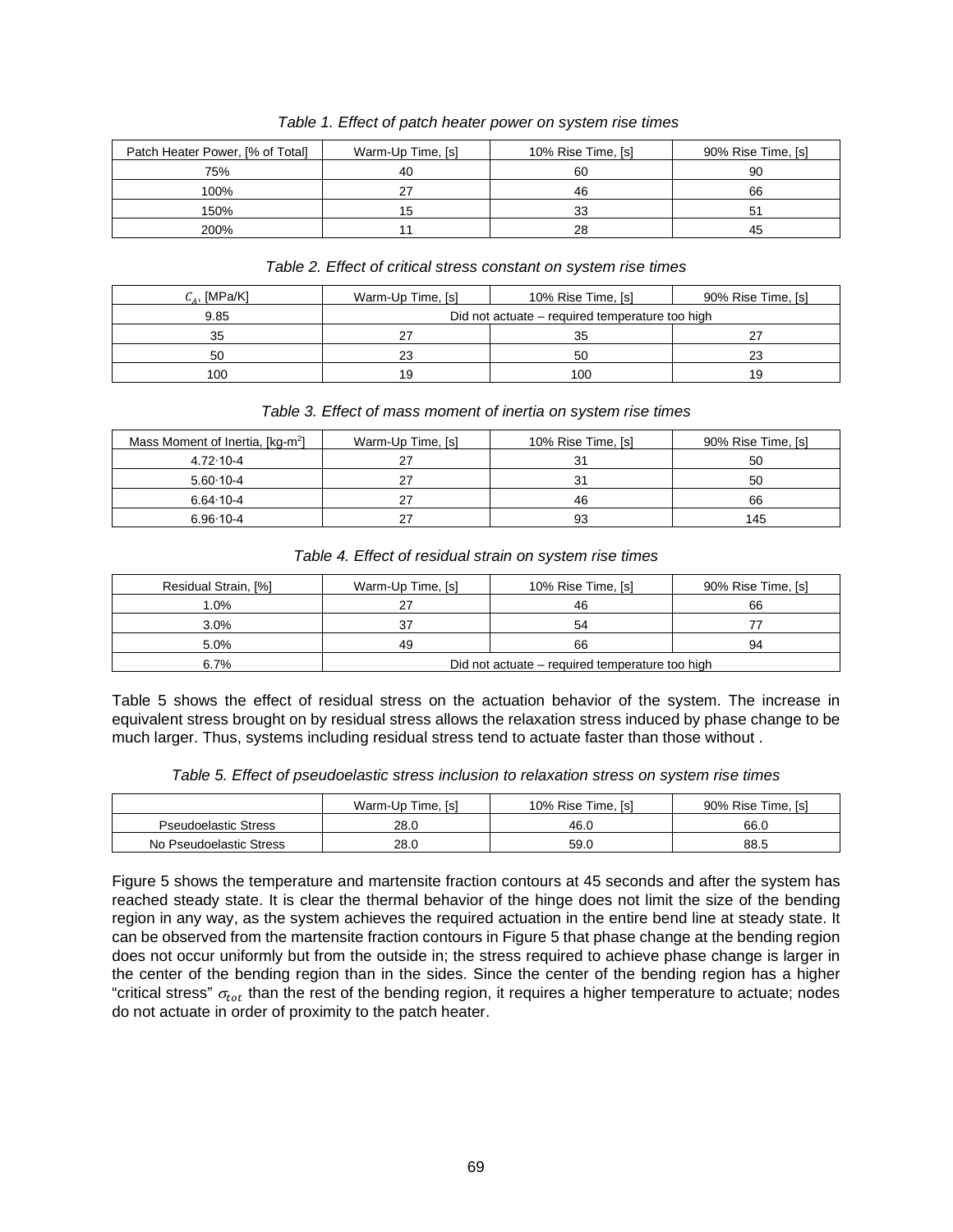

*Figure 5. (left) Temperature and phase distributions at 45 s actuation time, (right) Temperature and phase distributions at steady state. The central bend line is shown dotted in red.* 

Figure 6 shows the kinematic behavior of each discrete bending node as well as the composite bend angle. Each bending node exhibits roughly uniform behavior, but actuation order is dependent on nodal  $\sigma_{tot}$ . This results in a system actuation profile where behavior near the trained deployment angle is greatly dependent on the stress distribution of the hinge. A maximum stress at a node that is much greater than stresses of neighboring nodes will result in additional time needed for bending actuation. This behavior can be mitigated with an increase in the critical stress constant  $C_A$  or a decrease in maximum residual stress.



*Figure 6: Discrete bend angles (top left), discrete angular velocities (bottom left), and total bend angle (right) vs. time* 

As is true of all material phase changes, thermal energy can be converted into phase change energy if energy requirements are met. Figure 7 depicts the full actuation of the system until the hinge geometry reached steady state. Evident is the temperature plateau indicating phase change energy conversion.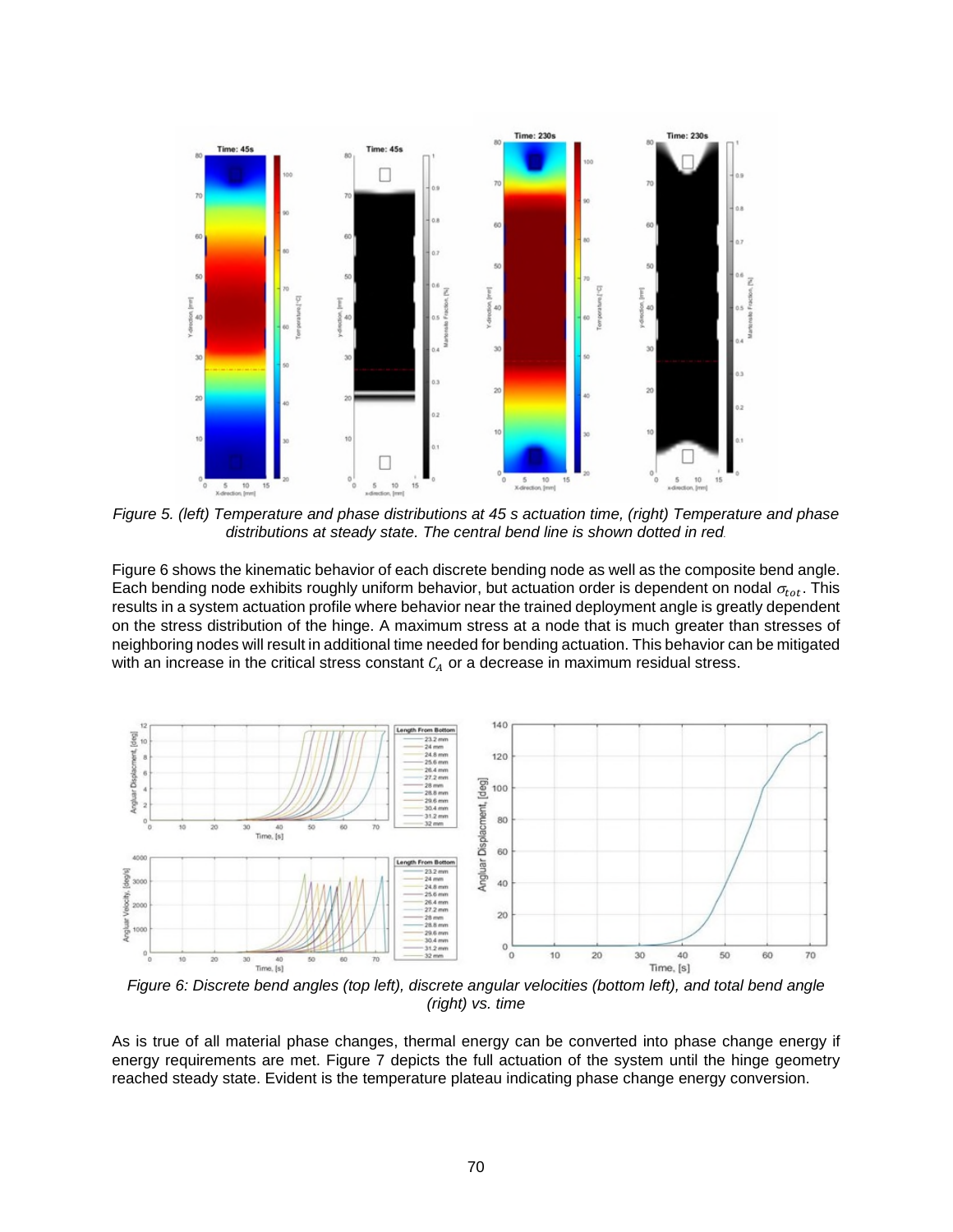

*Figure 7: Temperature per node as a function of time until steady-state is reached* 

### **Conclusions**

The actuation of flat plate SMA that is shape trained into a non-standard deployment geometry, heat treated to twinned martensite phase, and mechanically worked to detwinned martensite phase can be modeled using thermomechanical, constitutive, and kinematic relations yielding valuable mechanism considerations such as rise time. While the shape training aspect of heat treatment is achieved simply by constraining the plate in the intended deployment geometry using a mold, any thermal recipe to convert untrained SMA into detwinned martensite SMA must be specific to both the SMA manufacturing process and pre-treatment DSC results due to the presence of material phases other than martensite and austenite. Model verification by test was performed for the considered model, but the model predicate of phase transition from solely detwinned martensite to austenite could not be verified by DSC test in the SMA actuation test specimens due to the persistent presence of R-phase and glass transition phases. Test results, while informally in good agreement with model results, were therefore not included in this work for comparison to predictive model results; the model is considered unverified and unvalidated yet scientifically rigorous.

Residual stress is included in the equivalent stress actuation criteria via the pseudoelastic stress term, but it is unclear if torque-inducing relaxation stress should be a function of pseudoelastic stress without formal verification by test. Including residual stress in the stress relaxation term decreases actuation rise time because the hinge torque increases. However, if too much residual stress exists in the SMA after heat treatment, the system will not actuate because the critical stress criteria is not met to initiate actuation even if the SMA is above its actuation temperatures. Rise times are also heavily dependent on critical stress constant, which is a change in internal unit stress per change in unit temperature and has wide disparity in reported values. Critical stress constant determination may vary per SMA manufacturer and may require manufacturer input.

Prediction of kinematic parameters such as rise time was enabled by high-fidelity thermal modeling using geometry-specific nodal energy balances and TDMA solution methodologies. While nodal temperatures increased over time with controlled heat input from the mounted patch heater and expectedly plateaued as phase change occurred at each node, an unexpected yet legitimate discovery was that the plate changed phase from the outside-in on the non-rotating section of the SMA due to mechanical bending stresses present at that near-bend line location. Away from the bend line, the SMA actuated as the nodal temperature exceeded the actuation temperature. Near the bend line, the mechanical stresses prevented actuation until the nodal temperature exceeded the actuation temperature inversely proportionate to the value of the critical stress constant. If the critical stress constant is low, the bend line temperatures must greatly exceed actuation temperatures for the system to actuate, sometimes unrealistically so. If this scenario is unavoidable in a given geometry, it is possible to accommodate for a low critical stress constant by heat treating the SMA during shape training to lower actuation temperatures.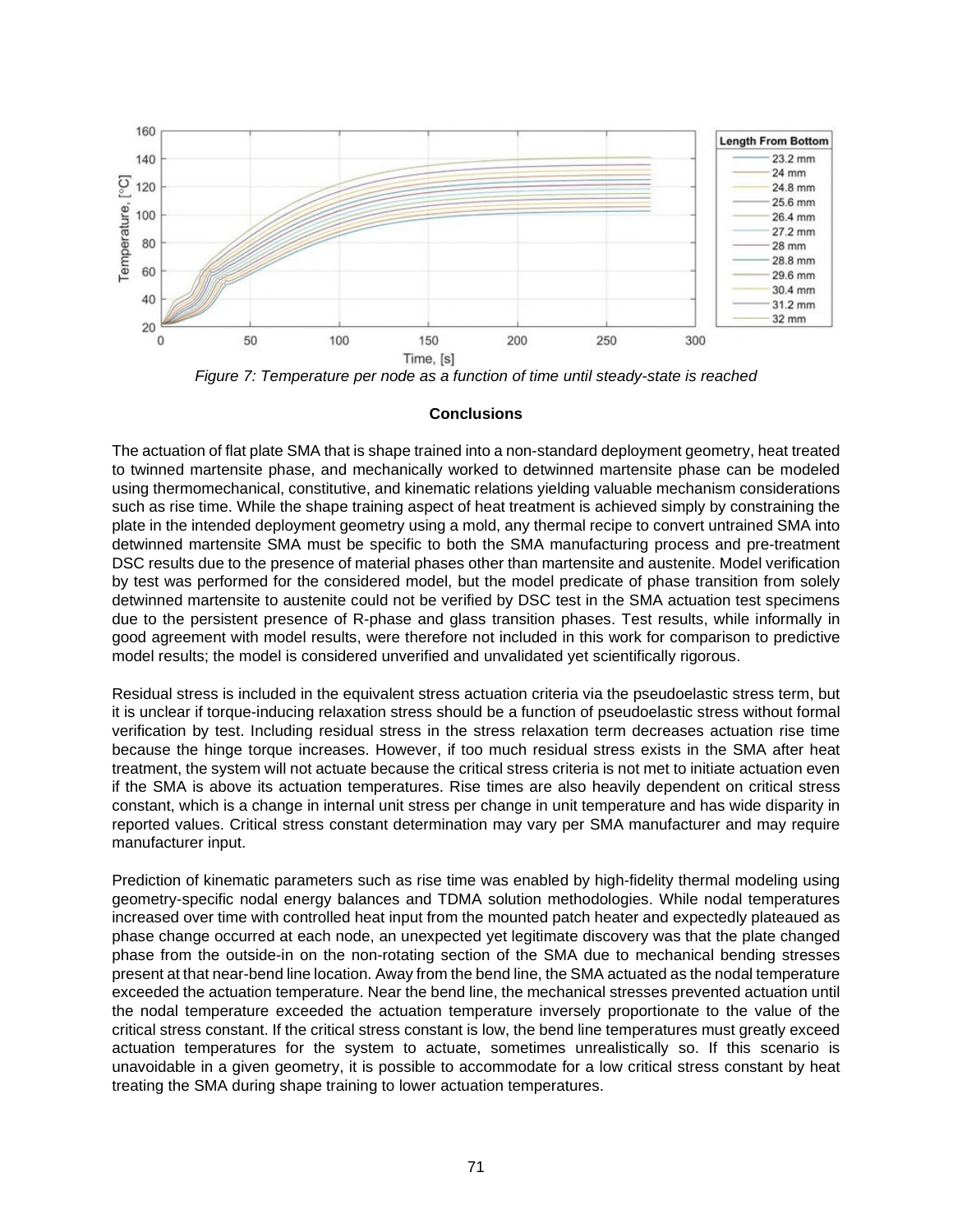#### **Acknowledgements**

The authors would like to thank the Alabama Space Grant Consortium for its continued support in all aspects of workforce development in the commercial space sector. Dr. L. Dale Thomas is thanked for his direction and leadership of the consortium and the Complex Systems Integration Lab at the University of Alabama in Huntsville. Dr. David Beale is thanked for championing shape memory alloy research in the state of Alabama.

#### **References**

- [1] Eschen, K., Granberry, R., & Abel, J. (2020). Guidelines on the design, characterization, and operation of shape memory alloy knitted actuators. Smart Materials and Structures, 29(3), 035036.
- [2] Reynaerts, D., & Brussel, H. V. (1997, December 22). Design aspects of shape memory actuators. Mechatronics, 8(6), 635-656. doi:10.1016/s0957-4158(98)00023-3
- [3] Mohd Jani, J., Leary, M., & Subic, A. (2017). Designing shape memory alloy linear actuators: A review. Journal of Intelligent Material Systems and Structures, 28(13), 1699-1718.
- [4] Zhou, B., Liu, Y., & Leng, J. (2010). A macro-mechanical constitutive model for shape memory polymer. Science China Physics, Mechanics and Astronomy, 53 (12), 2266-2273. doi:10.1007/s11433-010-4163-2
- [5] Jayender, J., Patel, R., Nikumb, S., & Ostojic, M. (2008). Modeling and Control of Shape Memory Alloy Actuators. IEEE Transactions on Control Systems Technology, 16(2), 279-287. doi:10.1109/tcst.2007.903391
- [6] Brinson, L. (1993, April). One-Dimensional Constitutive Behavior of Shape Memory Alloys: Thermomechanical Derivation with Non-Constant Material Functions and Redefined Martensite Internal Variable. Journal of Intelligent Material Systems and Structures, 4(2), 229-242. doi:10.1177/1045389x9300400213
- [7] Stroud, H., & Hartl, D. J. (2020). Shape memory alloy torsional actuators: a review of applications, experimental investigations, modeling, and design. *Smart Materials and Structures*. 5-7
- [8] Soother, D. K., Daudpoto, J., & Chowdhry, B. S. (2020). Challenges for practical applications of shape memory alloy actuators. *Materials Research Express*, 7(7), 073001.
- [9] Mertmann, M., & Vergani, G. (2008). Design and application of shape memory actuators. *The European Physical Journal Special Topics*, 158(1), 221-230.
- [10] Halvorson, Michael c., et al. "A Bending Flat Plate Shape Memory Alloy Model for CubeSat Solar Array Deployment with Thermomechanical, Constitutive, and Kinematic Relations." *AIAA Scitech 2021 Forum*, 2021, doi:10.2514/6.2021-1792.
- [11] Sreekumar, M., et al. "A Compliant Miniature Parallel Manipulator with Shape Memory Alloy Actuators." *2006 IEEE International Conference on Industrial Technology*, 2006, doi:10.1109/icit.2006.372370.
- [12] Duerig, T.W. "Some Unsolved Aspects of Nitinol." *Materials Science and Engineering: A*, vol. 438-440, 2006, pp. 69–74., doi:10.1016/j.msea.2006.05.072.
- [13] Aliaga, L.C.R., et al. "Selection of Good Glass Former Compositions in Ni–Ti System Using a Combination of Topological Instability and Thermodynamic Criteria." *Journal of Non-Crystalline Solids*, vol. 354, no. 17, 2008, pp. 1932–1935., doi:10.1016/j.jnoncrysol.2007.10.018.
- [14] Zhou, Bo, Sung-Ho Yoon, and Jin-Song Leng. "A three-dimensional constitutive model for shape memory alloy." *Smart Materials and Structures* 18.9 (2009): 095016.
- [15] Awbi, H. B., "Calculation of convective heat transfer coefficients of room surfaces for natural convection," Energy and Buildings, vol. 28, 1998, pp. 219–227.
- [16] Omori, T., Taniguchi, H., & Kudo, K. (1990). Monte Carlo simulation of indoor radiant environment. International Journal for Numerical Methods in Engineering, 30(4), 615-627. doi:10.1002/nme.1620300405
- [17] Fixsen, D. J. (2009). THE TEMPERATURE OF THE COSMIC MICROWAVE BACKGROUND. *The Astrophysical Journal*, *707*(2). https://doi.org/https://doi.org/10.1088/0004-637X/707/2/916
- [18] Versteeg, H. K., & Malalasekera, W. (2011). Solution of discretised equations. In *An Introduction to Computational Fluid Dynamics: The Finite Volume Method* (2nd ed., pp. 212–242). essay, Prentice Hall.
- [19] Ugural, A. C., & Fenster, S. K. (2020). Bending of Beams. In *Advanced Mechanics of Materials and Applied Elasticity* (6th ed., pp. 242–300). essay, Pearson.
- [20] Crews, J. H., & Smith, R. C. (2013). Quantification of parameter and model uncertainty for shape memory alloy bending actuators.*Journal of Intelligent Material Systems and Structures*,25(2), 229-245. doi:10.1177/1045389x13490842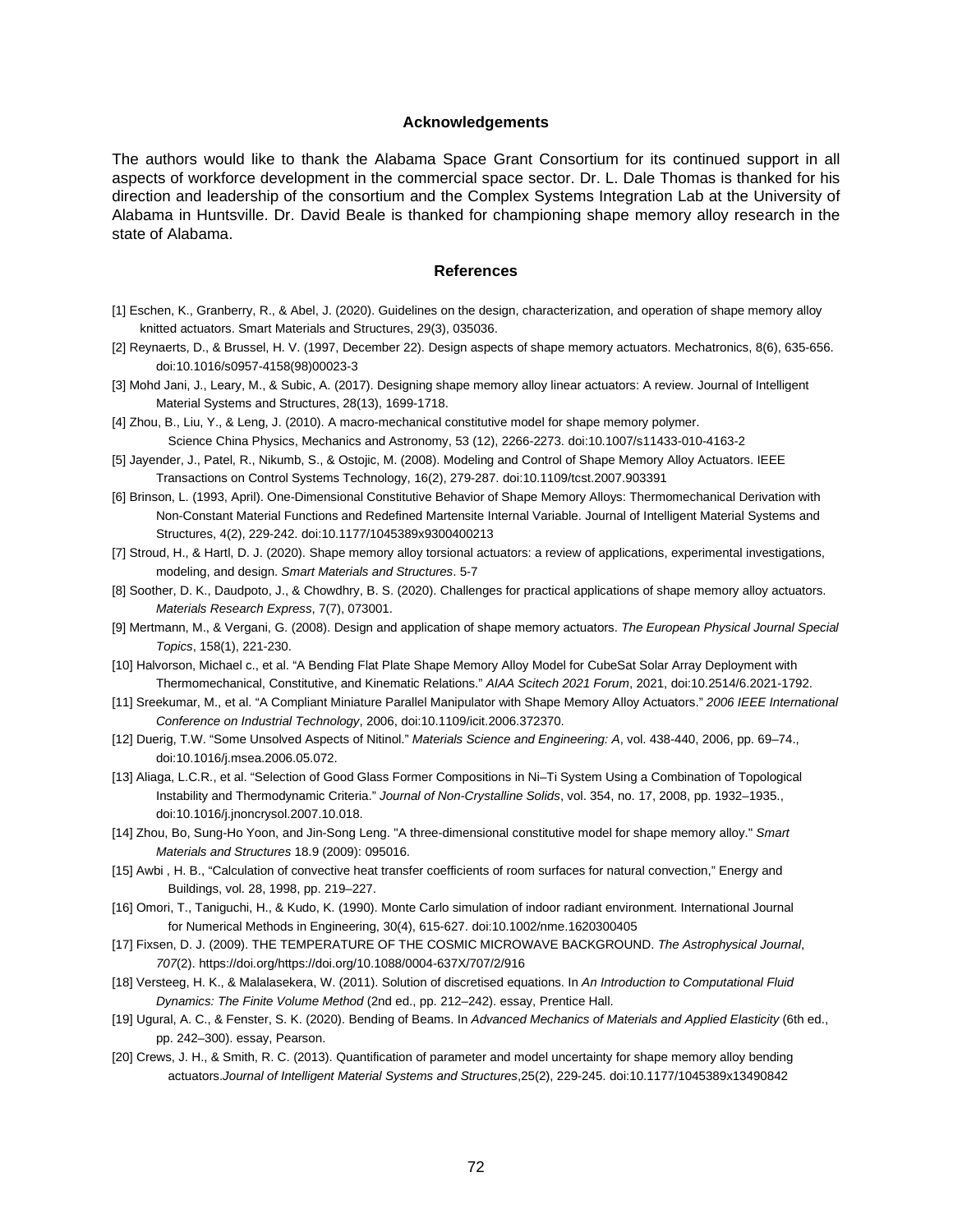# **Appendix**

| $\xi_{Def}$  | $\sigma_{\rm M}$<br>(MPa) | $\sigma_{M}$<br>(MPa) | $\sigma_{M}$<br>(MPa) | $\sigma_{M}$<br>(MPa) | $\sigma_{M}$<br>(MPa) | $\sigma_{M}$<br>(MPa) | $\sigma_{M}$<br>(MPa) | $\sigma_{M}$<br>(MPa) | $\sigma_{M}$<br>(MPa) | $\sigma_{M}$<br>(MPa) | $\sigma_{M}$<br>(MPa) | $\sigma_{M}$<br>(MPa) | $\boldsymbol{\Theta}$<br>(°) |
|--------------|---------------------------|-----------------------|-----------------------|-----------------------|-----------------------|-----------------------|-----------------------|-----------------------|-----------------------|-----------------------|-----------------------|-----------------------|------------------------------|
| $\mathbf 0$  | $\mathbf 0$               | 0                     | $\mathbf 0$           | $\mathbf 0$           | 0                     | $\mathbf 0$           | 0                     | $\mathbf 0$           | 0                     | $\mathbf 0$           | 0                     | 0                     | 45                           |
| 0.11         | 39                        | 57                    | 74                    | 82                    | 90                    | 111                   | 116                   | 125                   | 120                   | 117                   | 109                   | 89                    | 60                           |
| 0.22         | 55                        | 78                    | 92                    | 118                   | 129                   | 137                   | 158                   | 166                   | 159                   | 150                   | 131                   | 108                   | 75                           |
| 0.33         | 86                        | 112                   | 152                   | 188                   | 199                   | 204                   | 207                   | 208                   | 204                   | 196                   | 172                   | 151                   | 90                           |
| 0.44         | 102                       | 140                   | 173                   | 197                   | 204                   | 226                   | 238                   | 249                   | 246                   | 237                   | 214                   | 181                   | 105                          |
| 0.56         | 199                       | 246                   | 270                   | 301                   | 309                   | 322                   | 330                   | 332                   | 329                   | 321                   | 304                   | 298                   | 120                          |
| 0.67         | 208                       | 265                   | 277                   | 311                   | 358                   | 369                   | 374                   | 415                   | 397                   | 380                   | 371                   | 345                   | 135                          |
| 0.78         | 239                       | 287                   | 335                   | 368                   | 436                   | 526                   | 574                   | 586                   | 572                   | 567                   | 553                   | 526                   | 150                          |
| 0.89         | 281                       | 318                   | 333                   | 382                   | 428                   | 529                   | 574                   | 619                   | 596                   | 578                   | 567                   | 560                   | 165                          |
| $\mathbf{1}$ | 307                       | 319                   | 327                   | 393                   | 426                   | 532                   | 755                   | 806                   | 802                   | 799                   | 796                   | 781                   | 180                          |
| Y<br>(mm)    | 22.29                     | 23.07                 | 23.86                 | 24.64                 | 25.43                 | 26.45                 | 27.00                 | 27.79                 | 28.57                 | 29.36                 | 30.14                 | 32.00                 |                              |

#### *Table 6: Mechanical bending stresses at each node along the bend line as a function of node location and coupled bend angle and martensite fraction*



*Figure 8: Discrete mechanical bending stresses as a function of martensite fraction*